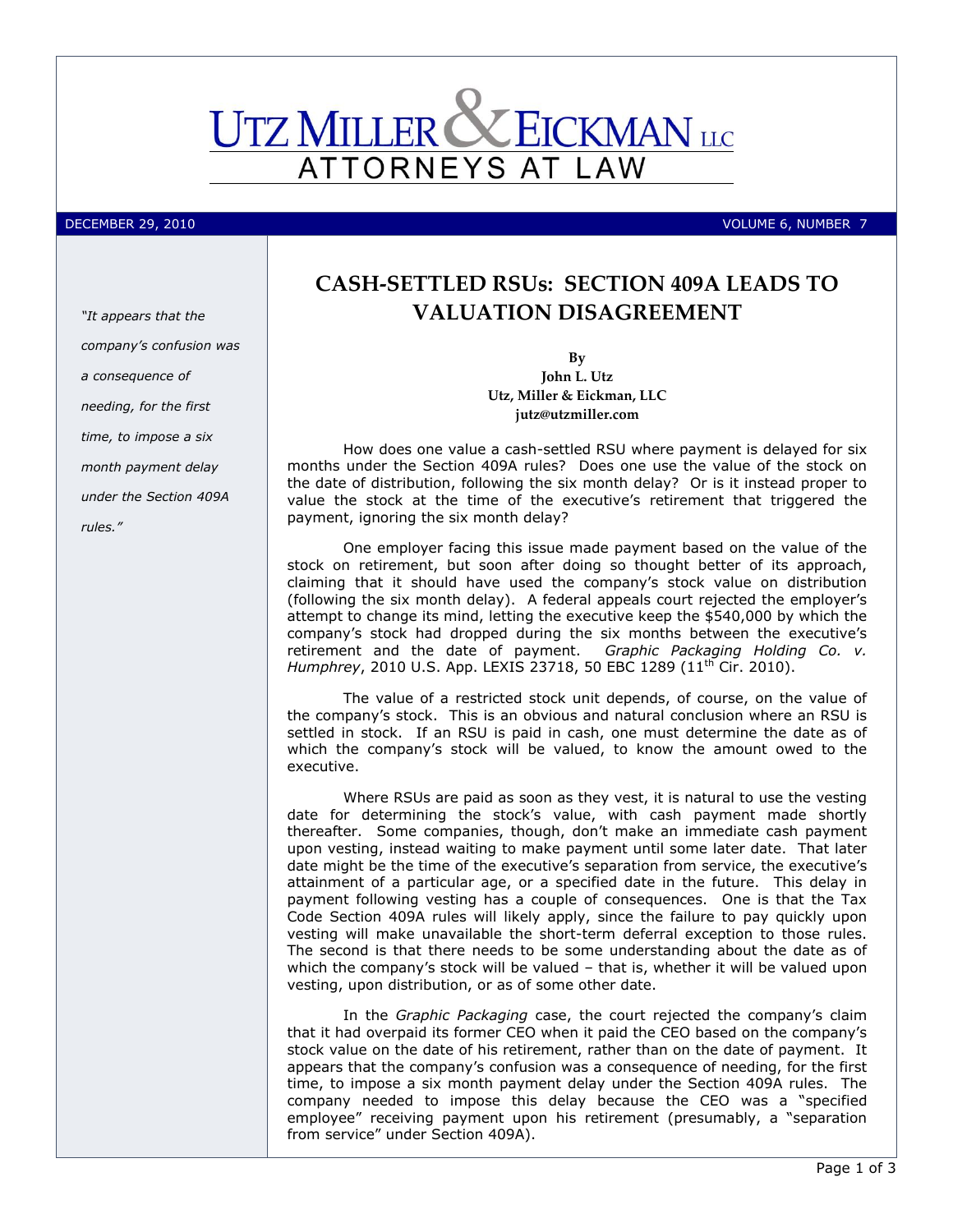*"[T]he court rejected the company's claim that it had overpaid its former CEO when it paid the CEO based on the company's stock value on the date of his retirement, rather than on the date of payment."*

## **Utz, Miller & Eickman, LLC** 7285 West 132nd St. Suite 320 Overland Park, KS 66213

Phone: 913.685.0970 Fax: 913.685.1281

**Matthew J. Eickman** meickman@utzmiller.com Phone: 913.685.0749 Fax: 913.685.1281

**Eric N. Miller** emiller@utzmiller.com Phone: 913.685.8150 Fax: 913.685.1281

**John L. Utz**  jutz@utzmiller.com Phone: 913.685.7978 Fax: 913.685.1281

## www.utzmiller.com

The information in this newsletter is of a general nature only and does not constitute legal advice.

Consult your attorney for advice appropriate to your circumstances.

By way of background, the CEO had received a number of RSU awards over the years. By the time the CEO retired, all of his RSUs had vested. Those RSUs were to be paid half in cash and half in company stock. Although the CEO's RSUs were vested by the time of his retirement, the RSU awards provided that vested benefits would not become payable until the expiration of a "mandatory holding period." The mandatory holding period could expire upon any of several different events, one of which was the participant's retirement. But as a specified employee under the 409A rules, the plan's mandatory holding period extended for six additional months beyond the CEO's date of retirement.

The company made payment of roughly \$1.2 million for the cash portion of the CEO's RSUs. Again, this was based on the value of the company's stock as of the date of the CEO's retirement. Company representatives had told the CEO in a number of communications prior to payment (and after his retirement) that this was the date that would be used to value the cash-settled RSUs. But shortly after payment was made, the company concluded that it had overpaid the CEO by roughly \$540,000, thinking that it should have instead used the price of the stock on the date the six month delay expired (and when payment was made). Importantly, the value of the company's stock had dropped substantially during the intervening six months.

The company demanded repayment of the excess, but the executive demurred. The company then submitted the issue to its Board of Directors' Compensation and Benefits Committee. That committee had responsibility for administering the plan and, under the plan's terms, had the authority to interpret the plan. The committee, like others at the company, concluded that the executive had been overpaid.

The court concluded that the company failed to bear its burden of producing evidence that had paid the wrong amount. Both the omnibus stock plan under which the RSUs were granted and the specific award agreements themselves were silent as to whether the value of the cash-settled RSUs should be determined at the conclusion of the Section 409A six month delay, or instead at another time – for example, at the time of the CEO's retirement. The company argued that under its past practice all RSUs had been paid based on the value of the company's stock on the date the RSUs became payable, regardless of the participant's vesting date. The court noted, though, that there had been no prior instance in which there had been a six month delay in making payment (the CEO was apparently the first specified employee receiving a payment subject to the Section 409A six month delay). This meant that in the past an executive's date of retirement was, in fact, the very date when the RSUs became payable, so there was no mismatch in those dates giving rise to the question at hand. Because the company did not produce evidence that it paid the wrong amount, the court refused to require the CEO to repay any of the amounts he received.

Lessons. If one thinks hard about this result, several conclusions come quickly to mind. The first is that here is another point to add to our 409A drafting checklist – making clear as of what date cash-settled RSUs will be valued where there is a delay in payment due to the Section 409A specified employee rules.

The second conclusion is that the result in the case is kind of curious. The half of the RSUs settled in stock would, of course, have a value that would inevitably move with changes in the company's stock price. So, by the time the cash payment was made for the other half of the RSUs, the value of the CEO's stock-settled RSUs would have dropped to the then value of the company's stock. The result in the case, though, was that the cash portion of the RSUs had a value based on an earlier stock price. So, on the date of payment, the cash-settled half was worth substantially more than the stock-settled half.